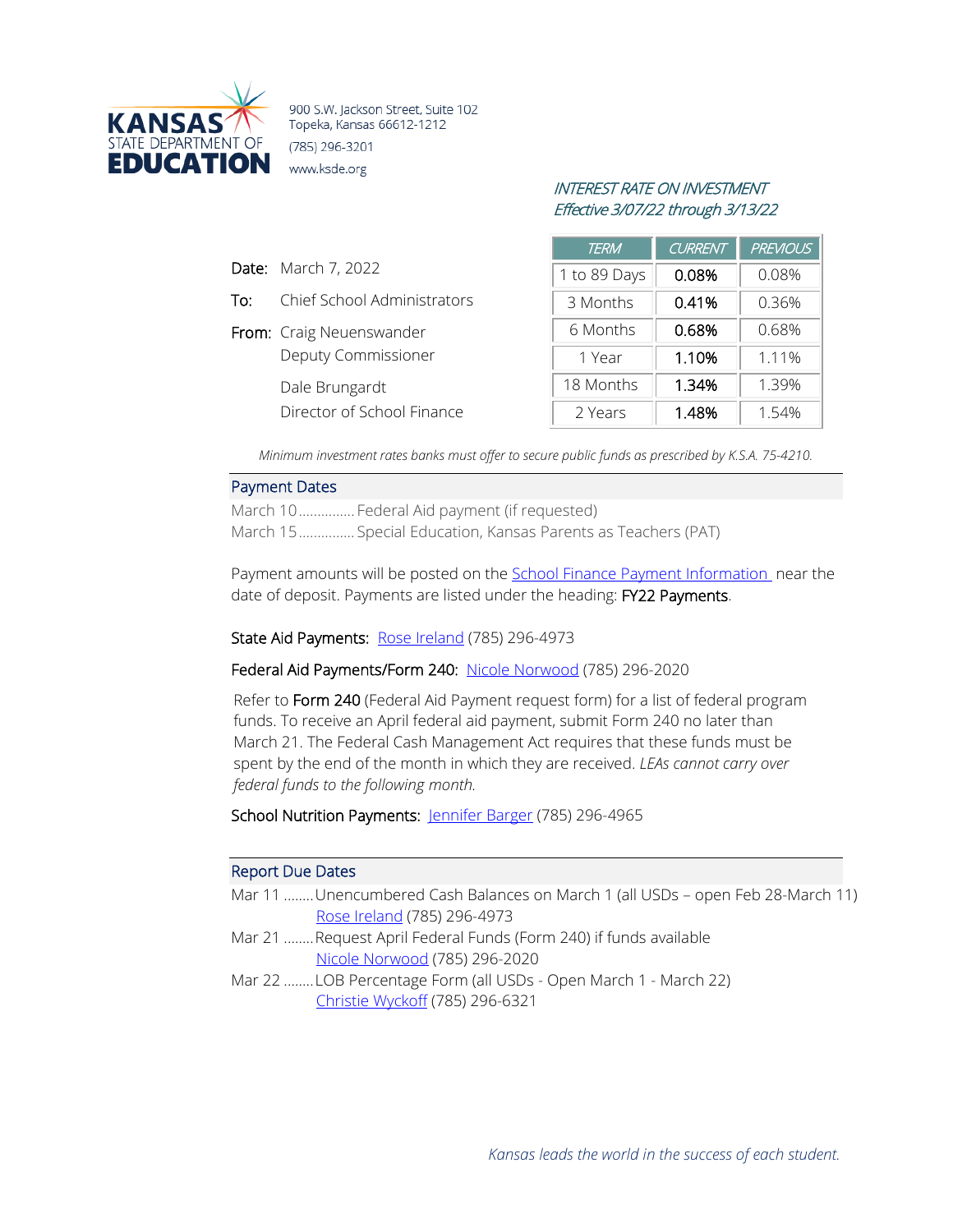Certify LOB Percentage by March 22 (email sent 2-28-2022 to Supts and Clerks listsery) KSA [72-5143](http://ksrevisor.org/statutes/chapters/ch72/072_051_0043.html) requires all school districts to submit a written notice for local option budget (LOB) to the state board by April 1 of the current school year.

To certify the 2022-2023 projected LOB percentage, please login the KSDE Web Applications – LEA Forms – then select Local Option Budget Percentage: [https://apps.ksde.org/authentication/login.aspx.](https://apps.ksde.org/authentication/login.aspx) Please reference the LOB Percentage [Form User's Guide](https://www.ksde.org/Agency/Fiscal-and-Administrative-Services/School-Finance/Guidelines-and-Manuals) for complete login instructions.

We encourage districts to estimate high if there are talks of possibly adopting a LOB budget higher than the 31 percent statewide average (cannot exceed 33 percent). Districts are not obligated to adopt a LOB budget equal to the LOB percentage that is certified to KSDE, however, the LOB percentage certified will become the maximum percentage authorized and will be loaded to the 2022-2023 USD Budget – Form 155.

Q: If our Board has adopted and published a resolution to exceed 31 percent for 2021-2022 school year or prior, do we need to adopt a new resolution and publish for 2022-2023?

# A: No, if you are authorized to exceed 31 percent and your current resolution has not expired, you do not need to adopt a new resolution.

Q: If our Board plans to adopt 31 percent for 2022-2023, do I need to submit the web form?

A: Yes, all districts are required to certify for 2022-2023 school year regardless.

Q: What steps do we need to do if we want to increase above 31 percent statewide average?

A: Refer to th[e Local Option Budget Resolution](https://www.ksde.org/Portals/0/School%20Finance/budget/Online%20Budget%20Packet/LOB%20Resolution.pdf?ver=2021-12-17-104455-937) – bottom of page 1 and page 2.

Q: Does my Board need to adopt a Resolution before I certify the 2022-2023 LOB percentage?

A: No, the district can certify the intent for 2022-2023 school year at this time. However, if the Board plans to increase above 31 percent and does not have a current resolution from a prior year, the district should start that process soon. Refer to the Local Option Budget [Resolution](https://www.ksde.org/Portals/0/School%20Finance/budget/Online%20Budget%20Packet/LOB%20Resolution.pdf?ver=2021-12-17-104455-937) – bottom of page 1 and page 2.

## Submit Medicaid Claims by April 15

The following message was sent to the Special Education Directors listserv on 2/3/2022. *Please check with your SpEd Director to make sure they have submitted all claims.*

The State Department of Education is required to distribute to school districts special education state aid as Medicaid replacement state aid in the amount of \$9,000,000. Allocations are determined based upon the number of special education children that have been approved for Medicaid reimbursement on Tuesday, March 1, 2022. Note: You are allowed to include *Medicaid* services *for special education students* one week prior and one week after March 1 (February 22 through March 8).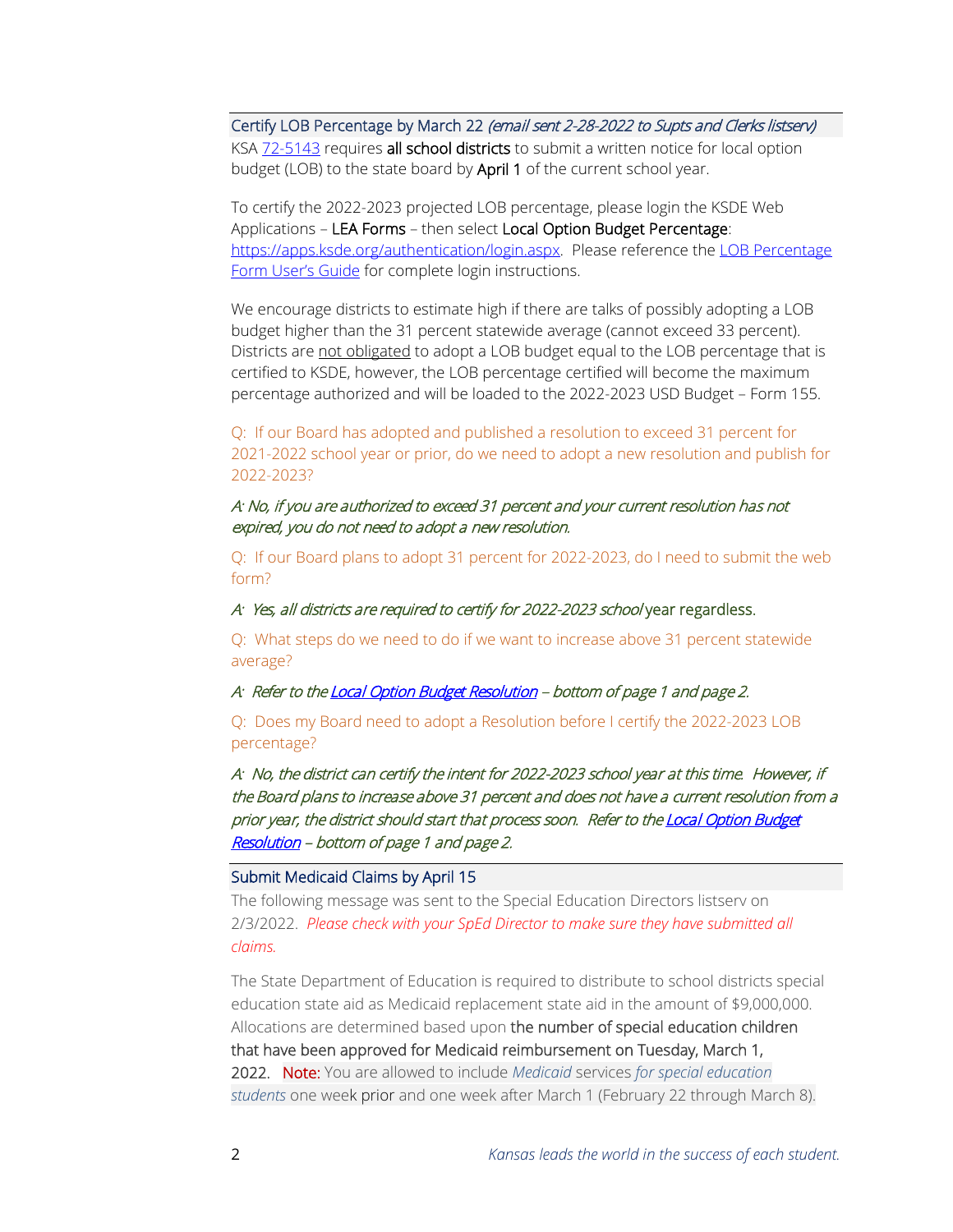Districts should submit their Medicaid claims before April 15. If your district belongs to a coop, you may want to visit with them because they may be submitting on your behalf. Claims are submitted to the Kansas Department of Health and Environment (KDHE), Division of Health Care Finance, through the MMIS billing portal for Medicaid eligible students. Medicaid related questions should be directed t[o Hallie Doud](mailto:Hallie.Doud@ks.gov) at KDHE.

Sometime after May 1, KSDE will request a list of the number of special education children that have been approved for Medicaid reimbursement from the Kansas Department of Health and Environment in order to calculate the final June special education state aid payments.

## New Location to Access the Form 240 on KSDE Authenticated Applications

The Form 240 has been moved off the old "State Forms" Legacy website and is now accessed directly from the KSDE Authenticated Applications, which does not require a double login. If you had the Legacy website bookmarked, please update to reference the KSDE Authenticated Applications:

<https://apps.ksde.org/authentication/login.aspx>

Once logged in, select Form 240 from your applications listed in alphabetical order. *Note: Each user's login will vary and may not match the applications listed in the screenshot below*.

If you have any questions on the Form 240, please contact Nicole Norwood at [nnorwood@ksde.org](mailto:nnorwood@ksde.org) or 785-296-2020.

| iansans<br>User Login for KSDE Web Applications                                                                                                                                                                                                   |
|---------------------------------------------------------------------------------------------------------------------------------------------------------------------------------------------------------------------------------------------------|
| My KSDE Web Applications                                                                                                                                                                                                                          |
| Manage My Account<br>Log Off                                                                                                                                                                                                                      |
| <b>Directory Updates</b><br><b>Driver Education Reimbursement</b><br><b>Form 240</b><br>Juvenile Detention Center - Estimated<br><b>KN-CLAIM</b><br>Lea Forms<br>Principal's Building Report (PBR)<br>Superintendent's Organization Report (SO66) |
|                                                                                                                                                                                                                                                   |

### File CPA Single Audits by March 31 (LEAs spending more than \$750,000 in federal funds)

School districts and Local Education Agencies (LEAs) are required to electronically file their CPA audit report and Single Audit report (A-133) with the Department of Administration, Municipal Services. We ask that districts/LEAs continue to submit these reports (also

electronically please) to KSDE's Fiscal Audit team.

Single Audits (formerly known as A-133s) are required to be completed within nine (9) months following the end of the fiscal



Please forward this information to your CPA if they submit your audit report.

year ending June 30, 2021, for LEAs spending more